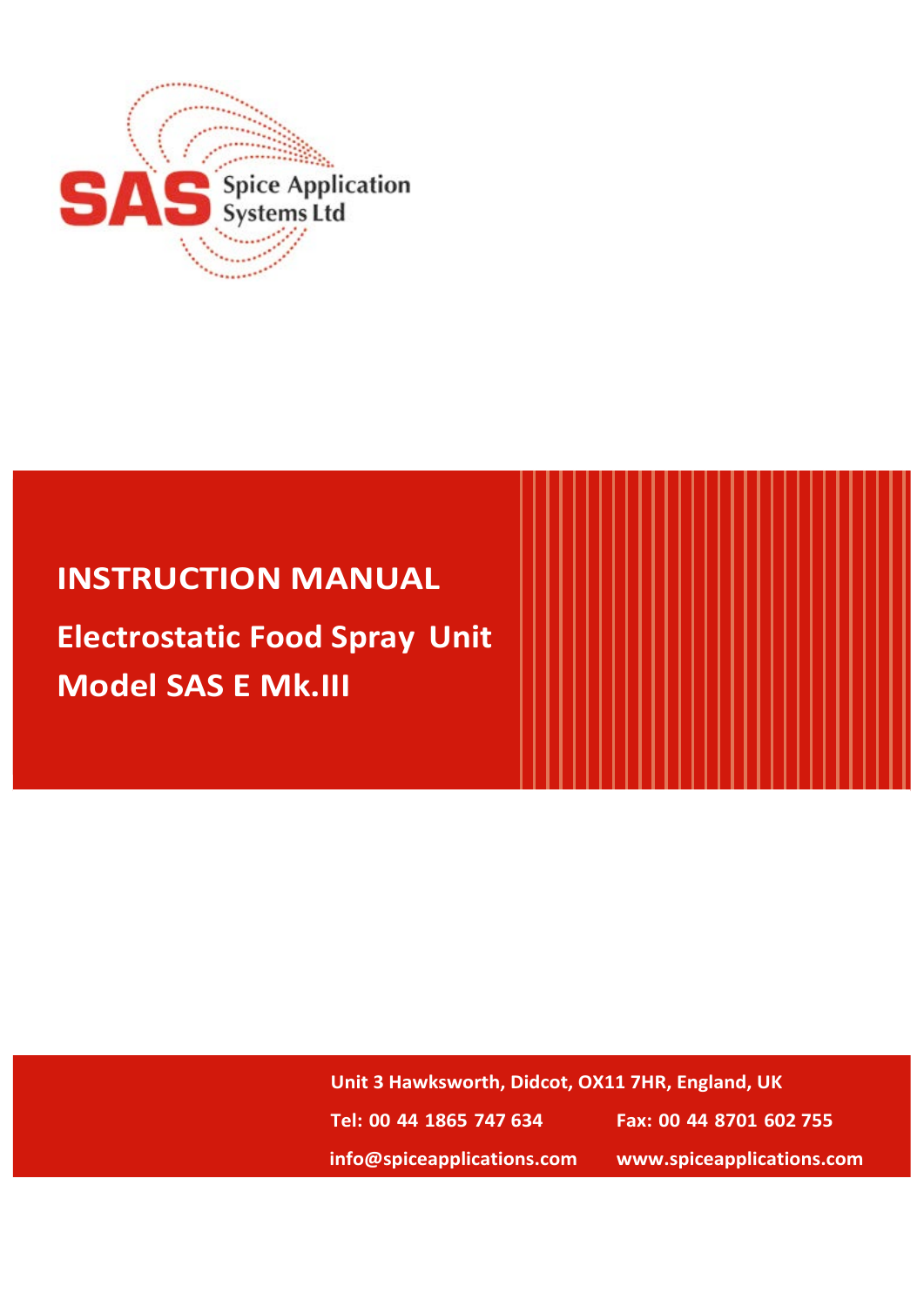## **INDEX**

| <b>INDEX</b>     |    |
|------------------|----|
|                  | 3  |
|                  |    |
|                  | 5  |
| WARNING          | 6  |
|                  | 6  |
|                  |    |
|                  |    |
|                  | 9  |
|                  |    |
|                  | 11 |
|                  | 12 |
|                  | 13 |
|                  | 14 |
|                  | 15 |
|                  | 15 |
|                  | 17 |
|                  | 17 |
|                  | 17 |
| <b>SERVICING</b> | 18 |
|                  | 18 |
| DAILY CARE       | 19 |
|                  | 20 |
|                  | 21 |
|                  | 22 |
|                  | 23 |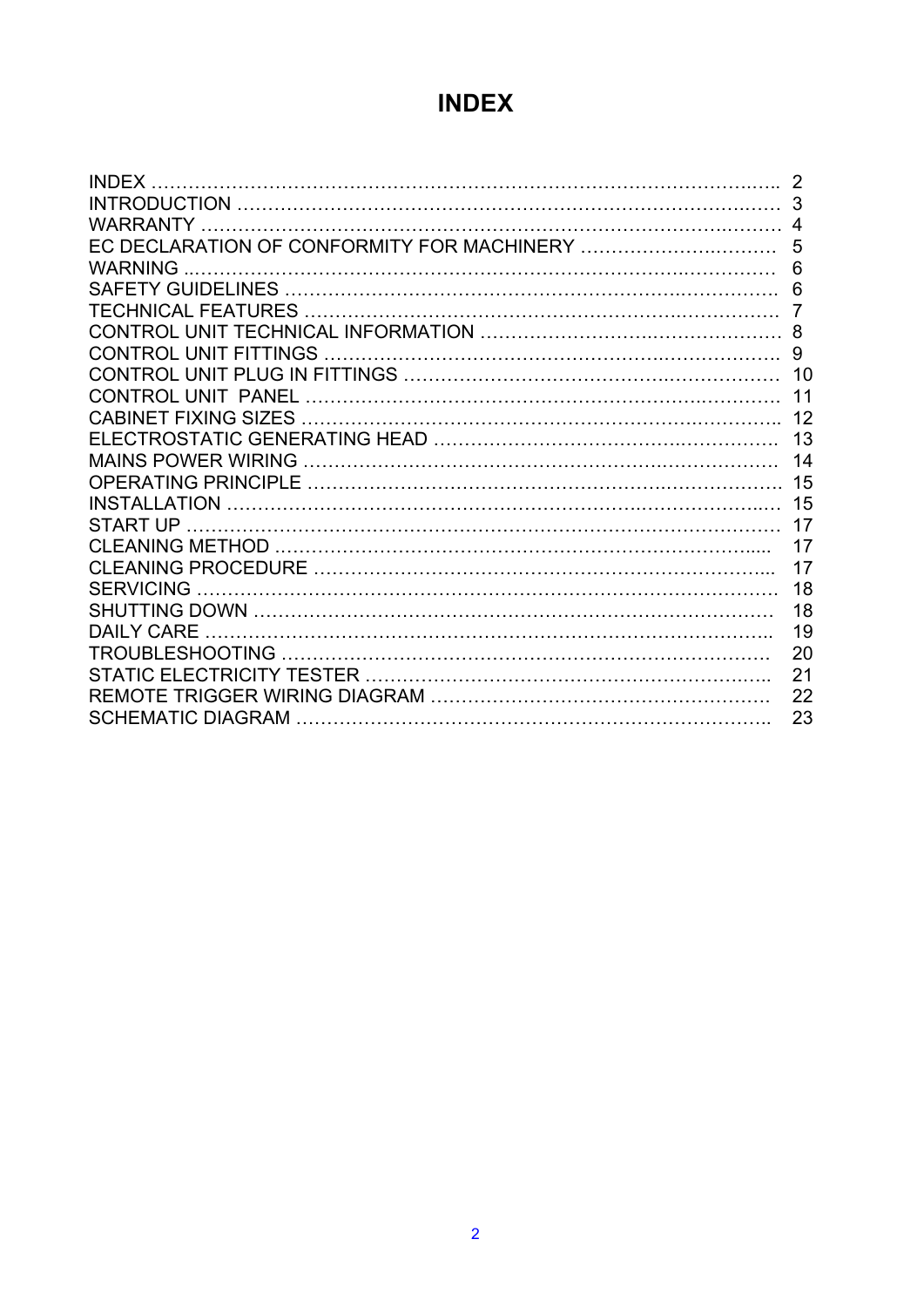Dear Customer,

Thank you for buying a new ELECTROSTATIC FOOD SPRAY UNIT model SAS E Mk. III. Every care has been taken, from design to manufacture, to ensure that this product gives you complete satisfaction.

Electrostatics is an environmentally responsible way to atomize powder/oil, because it significantly increases quality and production, equally decreases powder/oil costs.

#### **How does it work?**

The aim is to eliminate wasteful over spray and put as much coating material on the target as possible. This is achieved by negatively charging atomized powder/oil particles so that they are attracted to the grounded work piece, opposites attract.

A charging electrode is located at the tip of the electrostatic spray head or atomizer. The powder/oil is atomized as it moves past the electrode, its particles become ionized - negatively charged. An electrostatic field is created between the charging electrode and the grounded work piece, the spray is concentrated within it.

Further atomization is achieved as charged particles form a fine cloud. Due to the electrostatic attraction, spray that would normally be lost, ends up on the back and sides of the work piece to produce a "wrap-around" effect.

#### **When to use electrostatics!**

When you want to achieve maximum transfer efficiency and minimize coating waste and dusting/misting emissions, while achieving maximum application wrap around effect, high production and high flow rates.

#### **The advantages!**

Increased transfer efficiency and reduced over spray, which results in significant cost savings and reduced dusting/misting emissions. We build our system with safety in mind, with flexible, lightweight low voltage cable going to the generating spray head.

#### **State-of-the-art technology!**

With our new modular design, Spice Application Systems has been the leader in the electrostatics food industry for many years. With proven components and circuitry built to IP 65, it is a combination that will be hard to beat.

The new Control Unit has the added benefit of putting total control at your fingertips. With its unique design, it provides the ability to monitor current flow and control the pneumatics, in addition to providing the controls to operate your electrostatic spray heads.

**To obtain the best performance and reliability from this equipment it is strongly recommended to read the instruction manual thoroughly before attempting to use the equipment.**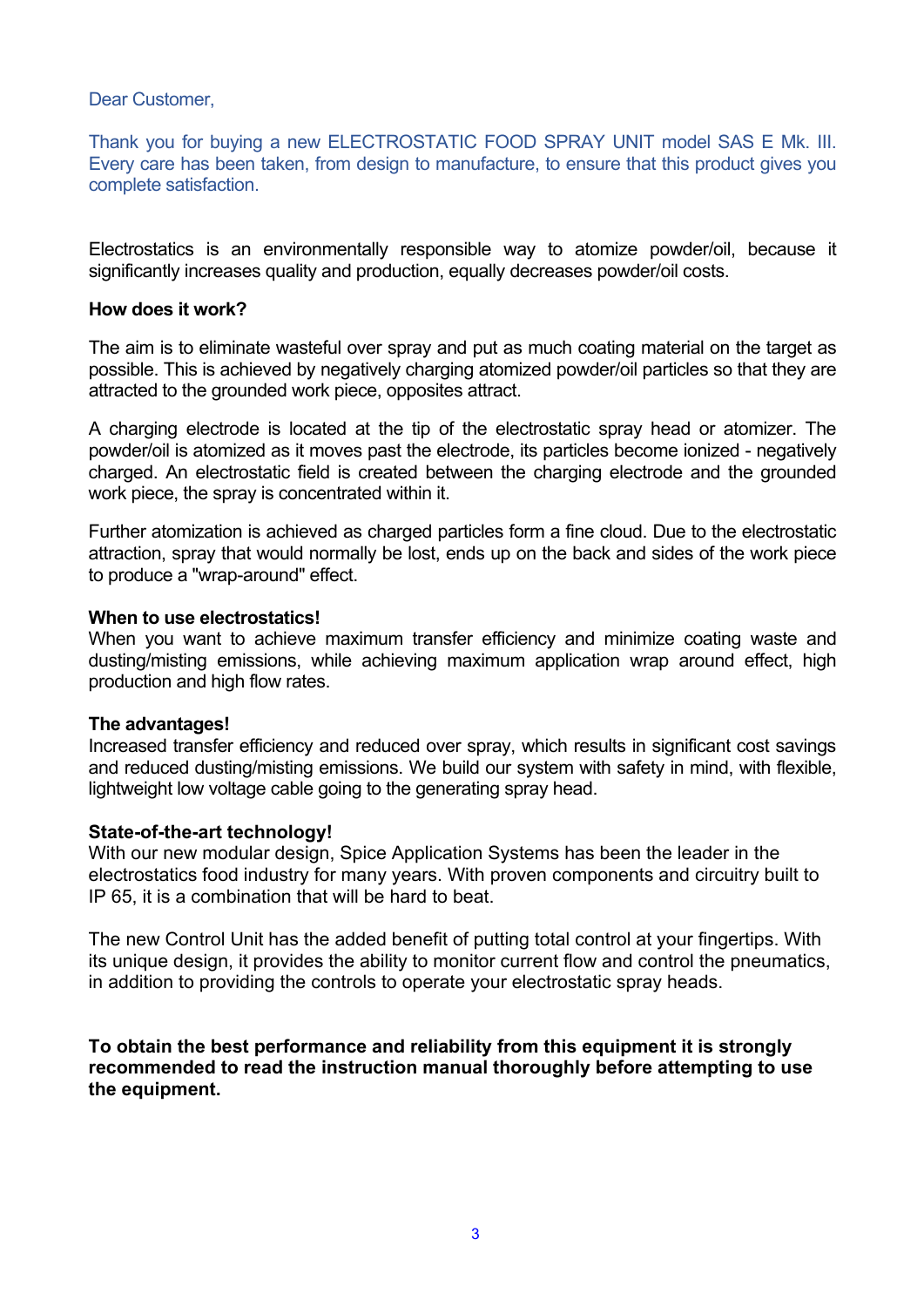### **WARRANTY**

Spice Application Systems Ltd guarantees that all equipment manufactured by them will be free from defective workmanship or materials for a period of 12 months or 3000 working hours, from the date of delivery of the equipment, whichever comes first.

We will rectify any manufacturing or material defects by means of suitable repair or supplying a replacement part.

Always providing that:

- $\bullet$  Any such defect(s) is reported in writing, within the 12-month period.
- $\bullet$  All equipment is installed, operated and maintained in accordance with specific recommendations of Spice Application Systems Ltd and good industry practice.
- $\bullet$  Spice Application Systems Ltd supplies all spare parts and consumable items.
- $\bullet$  Consumable spares are inspected frequently and replaced as necessary. The life of these varies with the application and they are not guaranteed for any specific period.
- $\bullet$  Maintenance spares are inspected and replaced if necessary every 12 months or 3000 operated hours, whichever is sooner.
- $\bullet$  Any consequential loss, however caused is expressly excluded from this guarantee

Spice Application Systems Ltd will not be liable for any repairs or replacements (including labour costs) without our written approval.

Spice Application Systems Ltd gives no performance guarantees, unless specifically indicated in our proposal. The effects erosion, corrosion and general wear and tear are specifically excluded.

Spice Application Systems Ltd reserves the right to amend or change specifications, as part of their continuous development policy.

#### **We make no other guarantee or representation what so ever, expressed or implied.**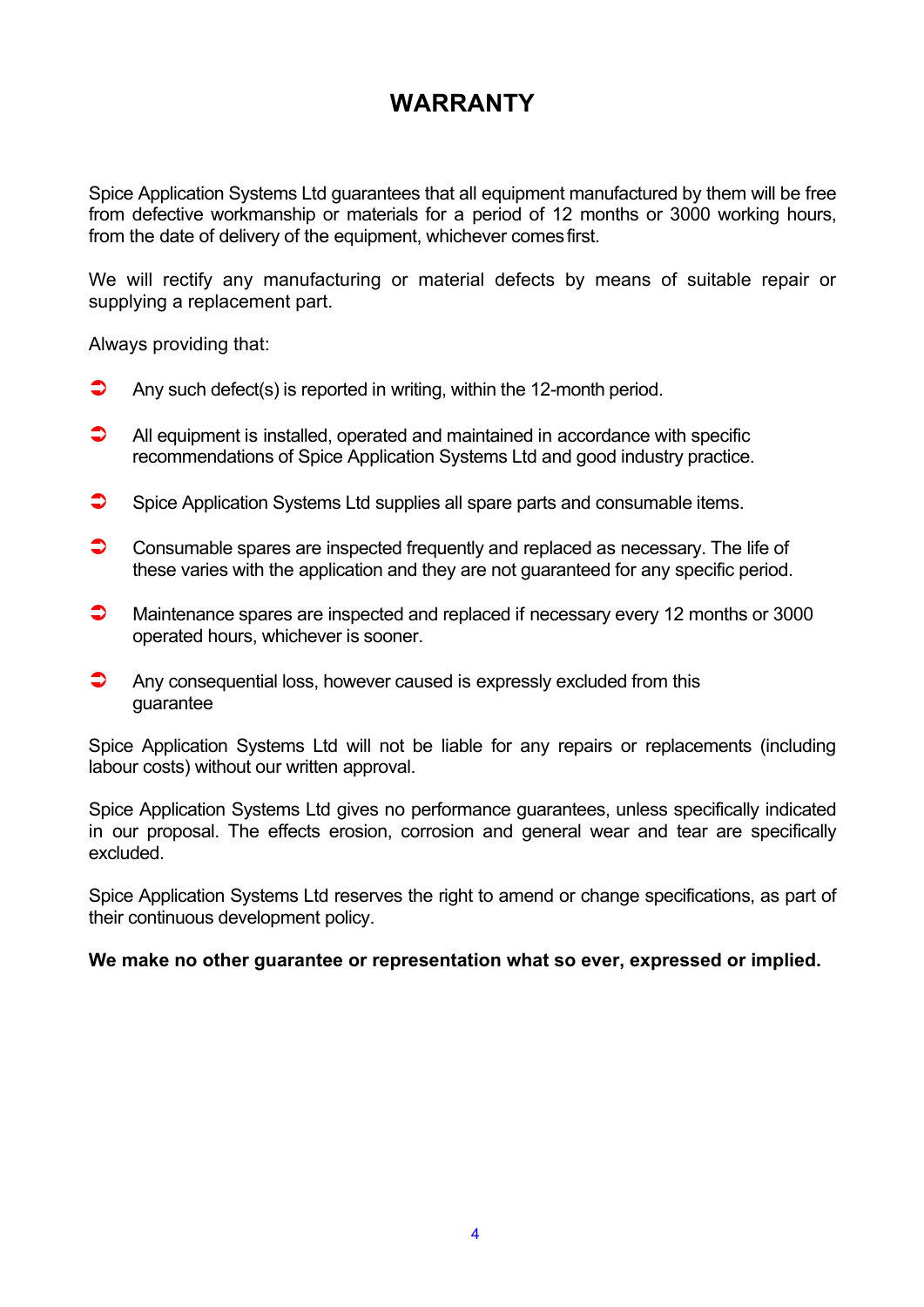# **EC DECLARATION OF CONFORMITY FOR MACHINERY**



The manufacturer: Spice Application Systems Ltd PO Box 1190, Oxford OX4 4GH, England, UK Tel: 00 44 1865 747 634 Fax: 00 44 1235 818 443

Herewith declares that "the Electrostatic Food Spray Unit" is in conformity with the provisions of:

- EU Directive 2014/34/EU certified as Category 3D 40°C and manufactured in line with Internal Control of Production as outlined in the Directive
- BS EN ISO 12100:1 Safety of Machinery
- BS EN ISO 12100:2 Safety of Machinery
- BS EN 60079:0 and BS EN 60079:11 Equipment for Use in Potentially Explosive **Atmospheres**
- EN 50177 Stationary electrostatic spraying equipment for flammable coating powder
- EN 60204 IP Type protection: contact, foreign bodies and water protection for electrical equipment
- EC Machinery Directive 2006/42/EC
- EC Low Voltage Directive 2006/95/EC
- EC Directive of Electromagnetic Compatibility 2014/30/EU
- BS EN 61000-6-3:2001 Electromagnetic Compatibility
- BS EN 61000-6-1:2001 Electromagnetic Compatibility
- BS EN 50050-2:2013 Electrostatic hand-held spraying equipment. Safety requirements. Hand-held spraying equipment for ignitable coating powder

All as amended, and with national implementing legislation. Established in Oxford on 1<sup>st</sup> October 1999.

blication Systems Ltd

Peter King Managing Director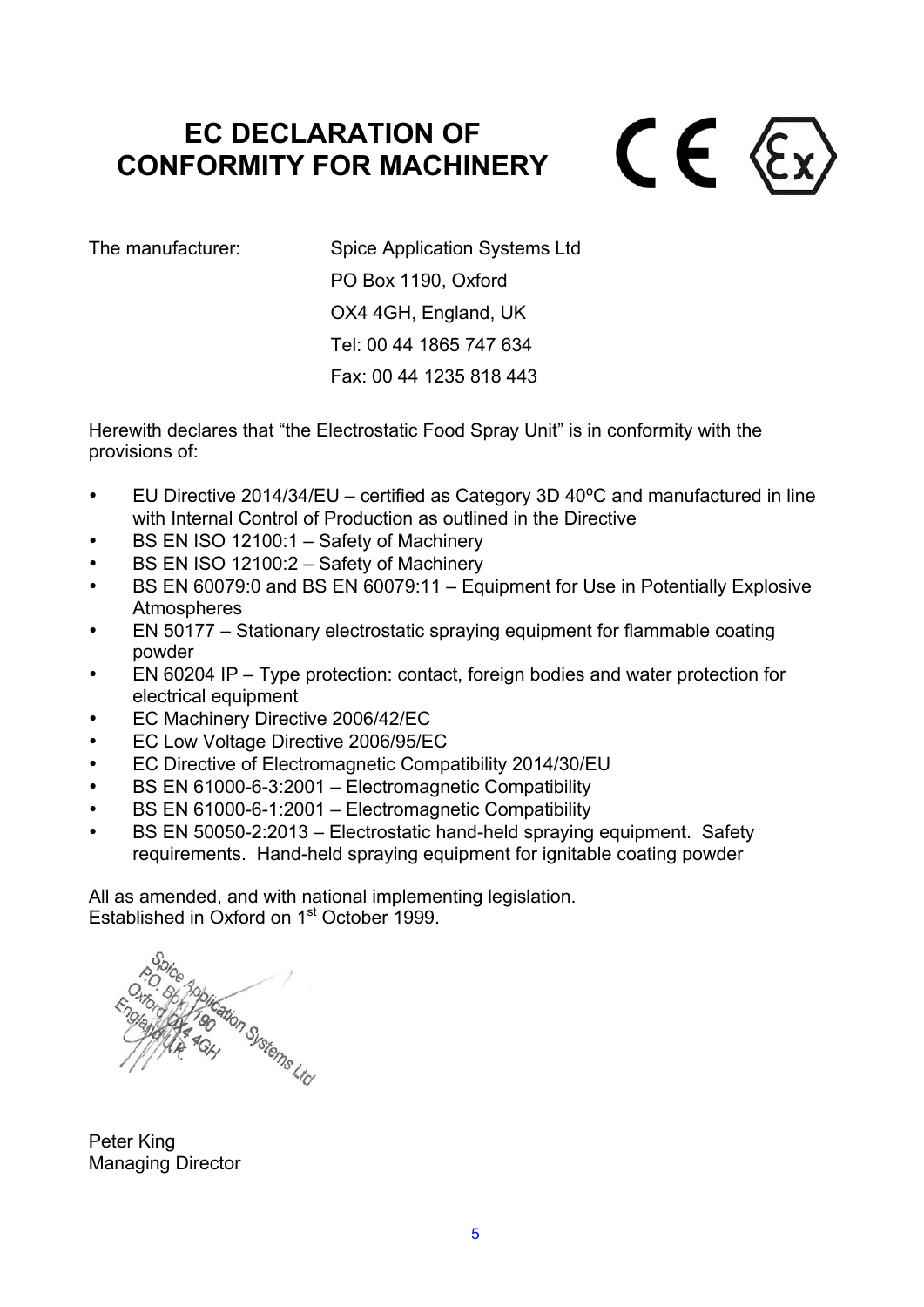### **WARNING**

All controls within the Control Box have been adjusted for optimum performance and safety during manufacturing.

The Electrostatic Generating heads and control box is sealed for IP 65.

Re-adjustments, alterations or substitutions of any component may result in a hazardous operating condition a failure and possible damage to the equipment as well as overriding the built-in safety features.

Any unauthorised modification will invalidate the warranty and could endanger the work force.

Under no circumstances are any alterations allowed to the electrostatic equipment without specific written instructions and consent from Spice Application Systems Ltd.

#### **SAFETY GUIDELINES**

- $\Box$  The person in charge of the manufacturing work area should ensure that personnel are properly trained in the use of this equipment. The safety rules which follow should be fully understood and applied at all times.
- $\bullet$  Never point the spray unit at any person or animal.
- $\bullet$  Spraying certain products can be dangerous, depending on what is being sprayed so full protection for operators in the form of instructions supplied with that product must be adhered to at all times.
- $\bullet$  The normal safety rules and precautions for powder atomisation must be observed.
- $\bullet$  For more information, consult the local safety rules. In addition, the following precautions must be observed.
- **WARNING!** Failure to observe one of the following rules may affect the operation of the equipment and create unsafe conditions.

**ALL personnel who are associated with the coating operation should read and fully understand this manual. It is especially important that the operators of the electrostatic equipment and their supervisory personnel understand the requirements for safe and proper usage of the electrostatic process.**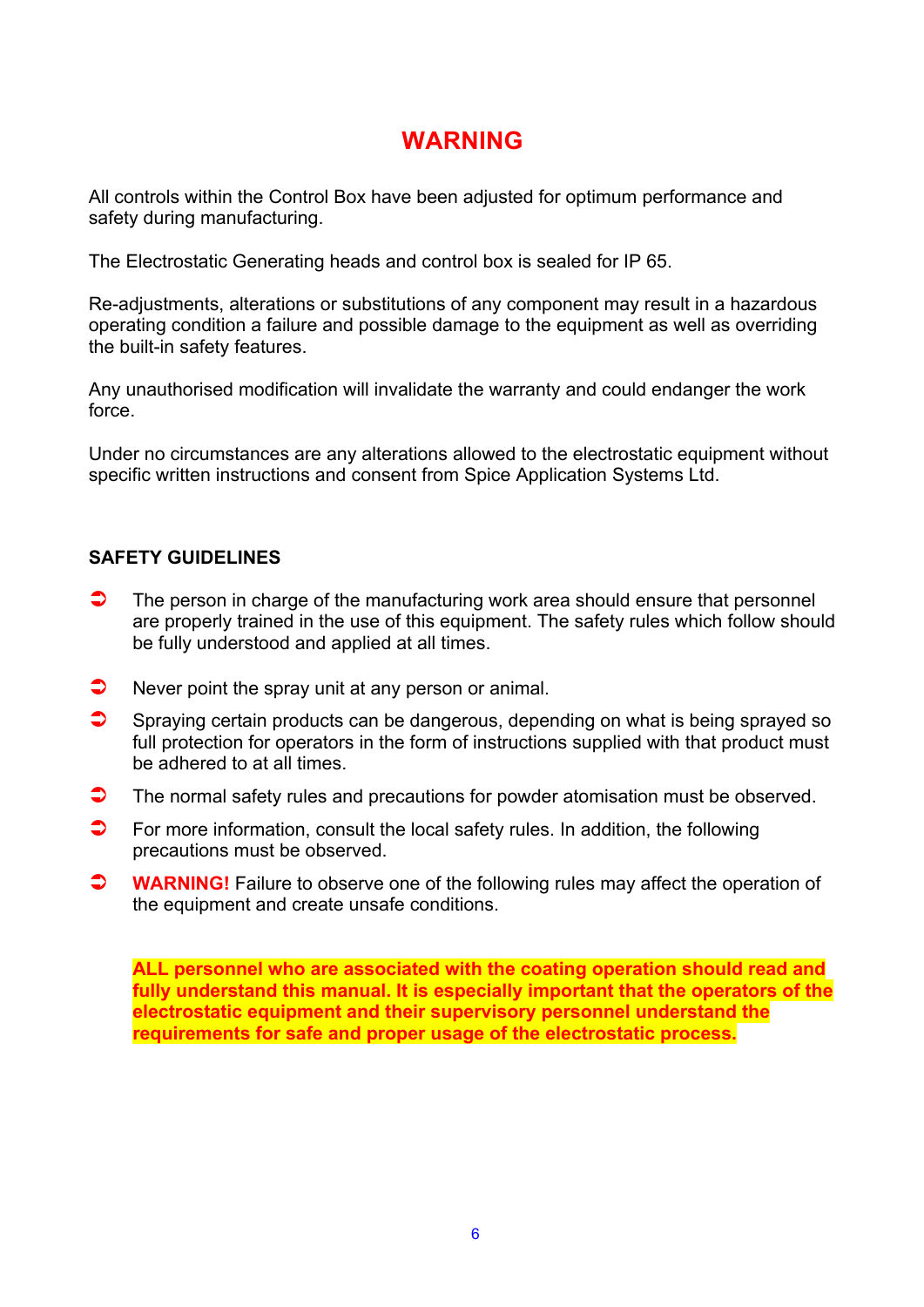### **TECHNICAL FEATURES**

The SAS E Mk III spray unit uses the principal of atomising the spice as it tumbles within a drum, an electrical charge runs to the powder which is tumbling in the air, it is able to obtain the ultimate wrap-around effect, onto a grounded product.

An electronic safety device, incorporated into the SAS power supply unit, automatically detects the presence of a grounded object in the vicinity of the spray head. Once this ground approaches within 10 cm / 4" this device reduces the voltage.

| <b>Pressure/Connections:</b>                                                            |                                                                 |               |                                     |
|-----------------------------------------------------------------------------------------|-----------------------------------------------------------------|---------------|-------------------------------------|
| Control air out                                                                         | polyamide hose $\varnothing$ 6 x 8mm                            |               |                                     |
| Control air in                                                                          | polyamide hose Ø 8 x 10mm                                       |               |                                     |
| <b>Electrical features:</b>                                                             |                                                                 |               |                                     |
| <b>Ionization</b>                                                                       | Negative charge on the electrode                                |               |                                     |
| Weight:                                                                                 | Total weight of electrostatic generating head:<br>0.9kg/ 1.98lb |               |                                     |
| <b>Stainless Steel Control Box:</b> Food Quality 316/304; Total weight: 6.8kg / 14.96lb |                                                                 |               |                                     |
| <b>Plastics:</b>                                                                        | Polypropylene Co Polymer-Blue<br><b>Acetal Co Polymer-Blue</b>  |               |                                     |
| Cable:                                                                                  | Polyurethane<br>Polyurethane                                    | Black<br>Blue | 110/240 <sub>V</sub><br>$3 - 13.5v$ |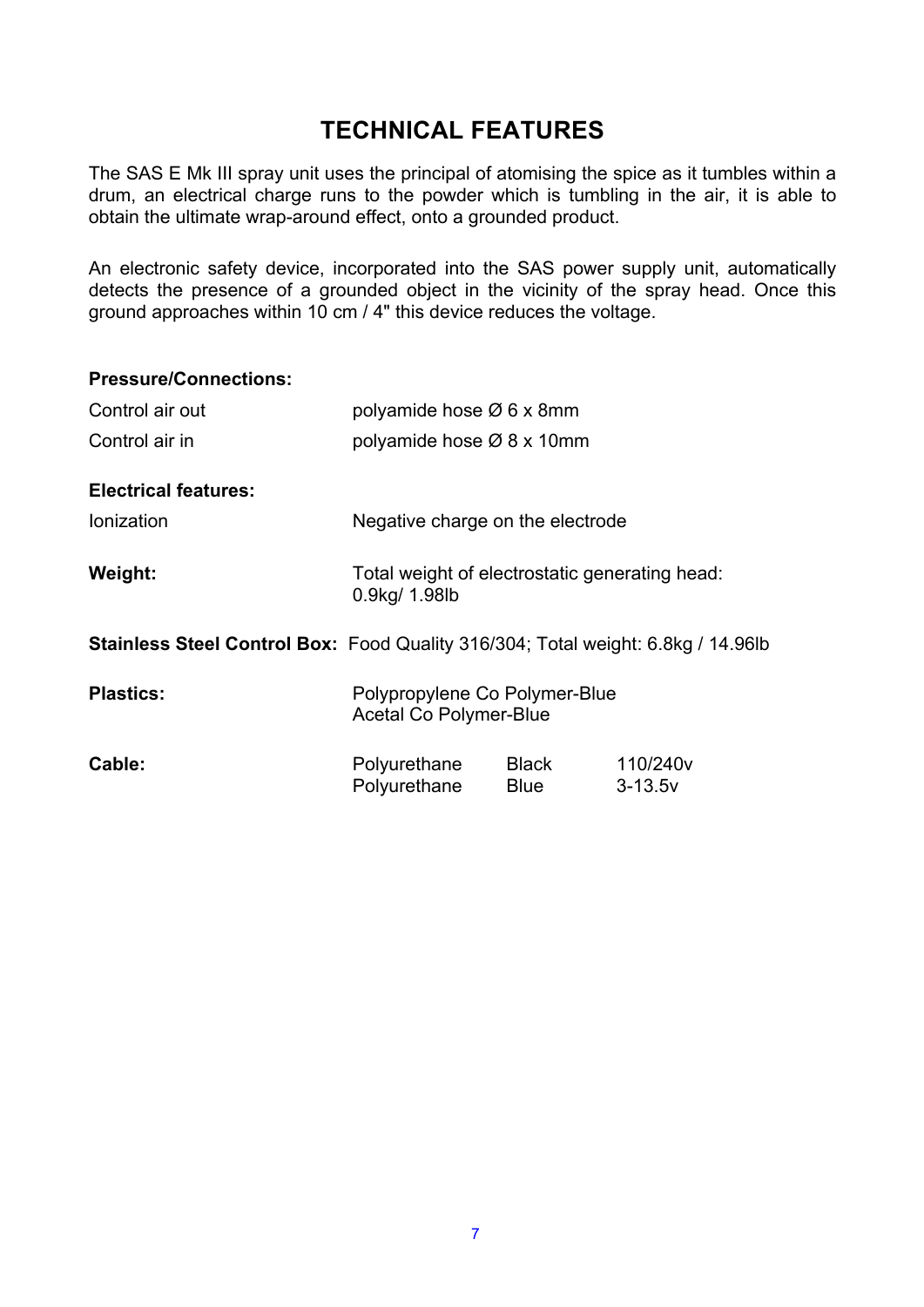## **ELECTRICAL CONTROL UNIT**

| - Single Phase 3 Wire (Live-Neutral-Earth)   |
|----------------------------------------------|
| $-90 - 264V$ a.c.                            |
| $-47 - 64$ Hz                                |
| - 40 VA                                      |
| - 0.6 A SP Miniature Circuit Breakers - Live |
| - 1 or 2 Applicators                         |
| $-3.5 - 13V$ d.c.                            |
| - 400mA Max                                  |
| - IP 65                                      |
| $-10^{\circ}$ C/+60 $^{\circ}$ C             |
| - 6.80kg                                     |
|                                              |

### **ELECTROSTATIC GENERATING HEAD**

| <b>Supply Voltage</b>         | $-3.5 - 13V$ dc                  |
|-------------------------------|----------------------------------|
| <b>Supply Current</b>         | - 400mA Max                      |
| <b>Output Voltage</b>         | $-20 - 85Kv$                     |
| <b>Output Current</b>         | - 50uA Max                       |
| <b>Protection Category</b>    | $-1P65$                          |
| <b>Operating Temperatures</b> | $-10^{\circ}$ C/+80 $^{\circ}$ C |
| <b>Total Weight</b>           | $-0.90kq$                        |

### **PNEUMATIC – CONTROL UNIT**

| <b>Compressed Air Supply</b>      | - Twin system: - 8 Bar (114psi) Max / 5 Bar<br>$(75 \text{ psi})$ Min     |
|-----------------------------------|---------------------------------------------------------------------------|
|                                   | - Single system: - 5 Bar (75 psi) Max / 3 Bar<br>$(43.5 \text{ psi})$ Min |
|                                   | - Air to be clean, dry, oil free, food quality                            |
| <b>Compressed Air Consumption</b> | - 10m <sup>3</sup> /hr (6 c.f.m) per twin applicator                      |
| Air Out                           | - Maximum pressure 2 bar / 29psi per system                               |
| Max Water Vapour Content          | $-1.3$ g/m <sup>3</sup>                                                   |
| Max Oil Vapour Content            | $-0.1$ p.p.m.                                                             |
| <b>Regulated Air Output</b>       | $-0-4$ Bar                                                                |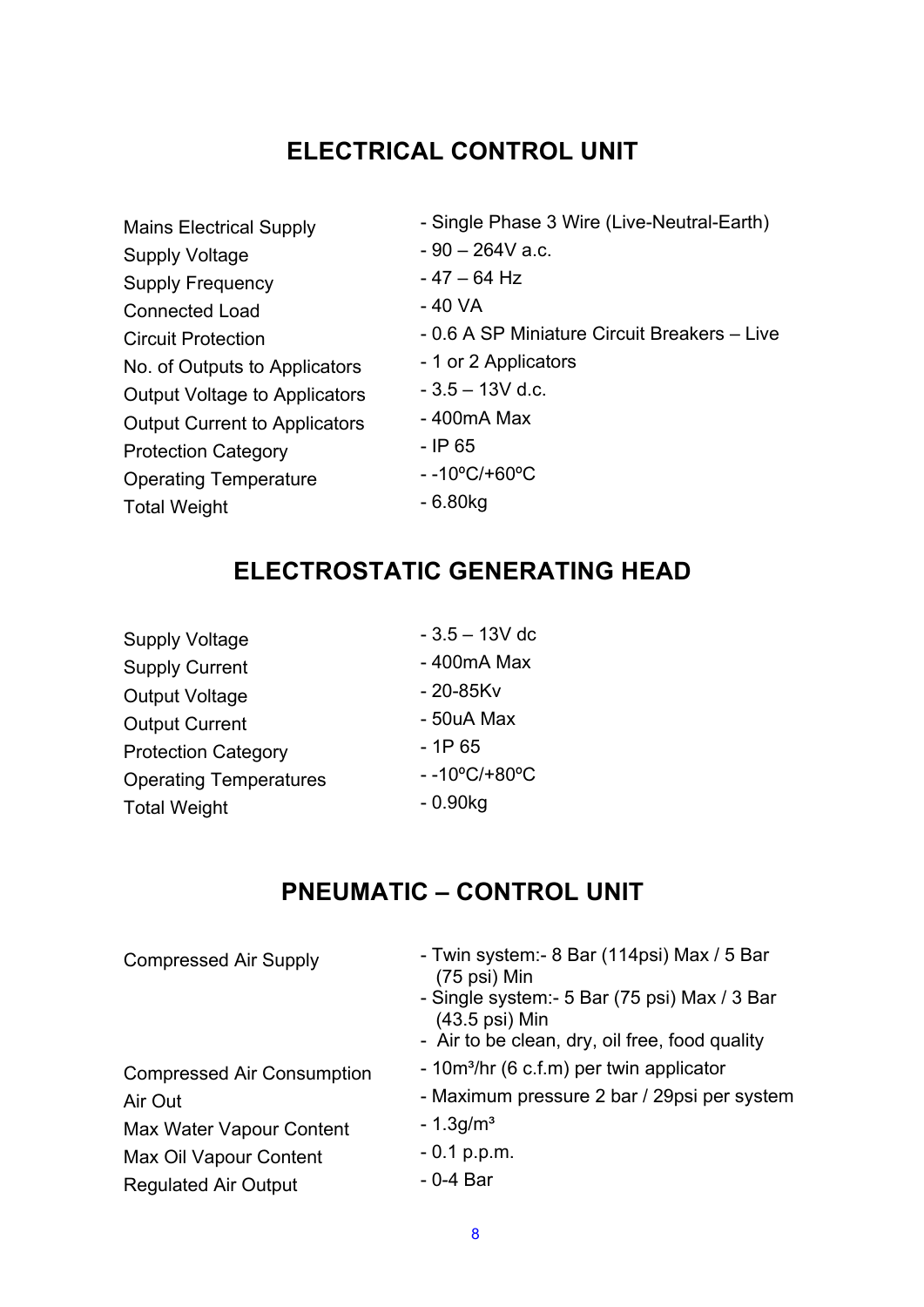### **CABLE COLOUR CODING FOR CONTROL UNIT**

The cable colour coding used for the Control Unit and its supplied mains cable is as follows:-

| <b>Pole</b>    |   | <b>PIN No</b> | <b>US/JAPAN</b> | U.K.         |
|----------------|---|---------------|-----------------|--------------|
| Live           |   | Pin 1         | <b>Black</b>    | <b>Brown</b> |
| <b>Neutral</b> | Ν | Pin 3         | White           | <b>Blue</b>  |
| Earth / Ground | F | Pin E         | Green           | Green/Yellow |

#### **For U.K. Equipment**

The wire which is coloured *GREEN and YELLOW* must be connected to the terminal in the plug which is marked with the letter *E* or by the earth symbol, or coloured green or green and yellow.

The wire which is coloured *BLUE* must be connected to the terminal which is marked with the letter *N* or coloured black.

The wire which is coloured *BROWN* must be connected to the terminal which is marked with the letter *L* or coloured red.

The method of disconnection from the mains electrical supply is by removal of the mains lead plug from its respective supply socket.

#### **IMPORTANT**

When fitting a plug to the mains lead it is essential that it contains an earthing/grounding contact and that this is connected. Under no circumstances should this equipment be connected to a mains supply which does not include an earthing/grounding wire and contacts. For example, wire extension leads, as used for some domestic equipment, **MUST NOT BE USED.**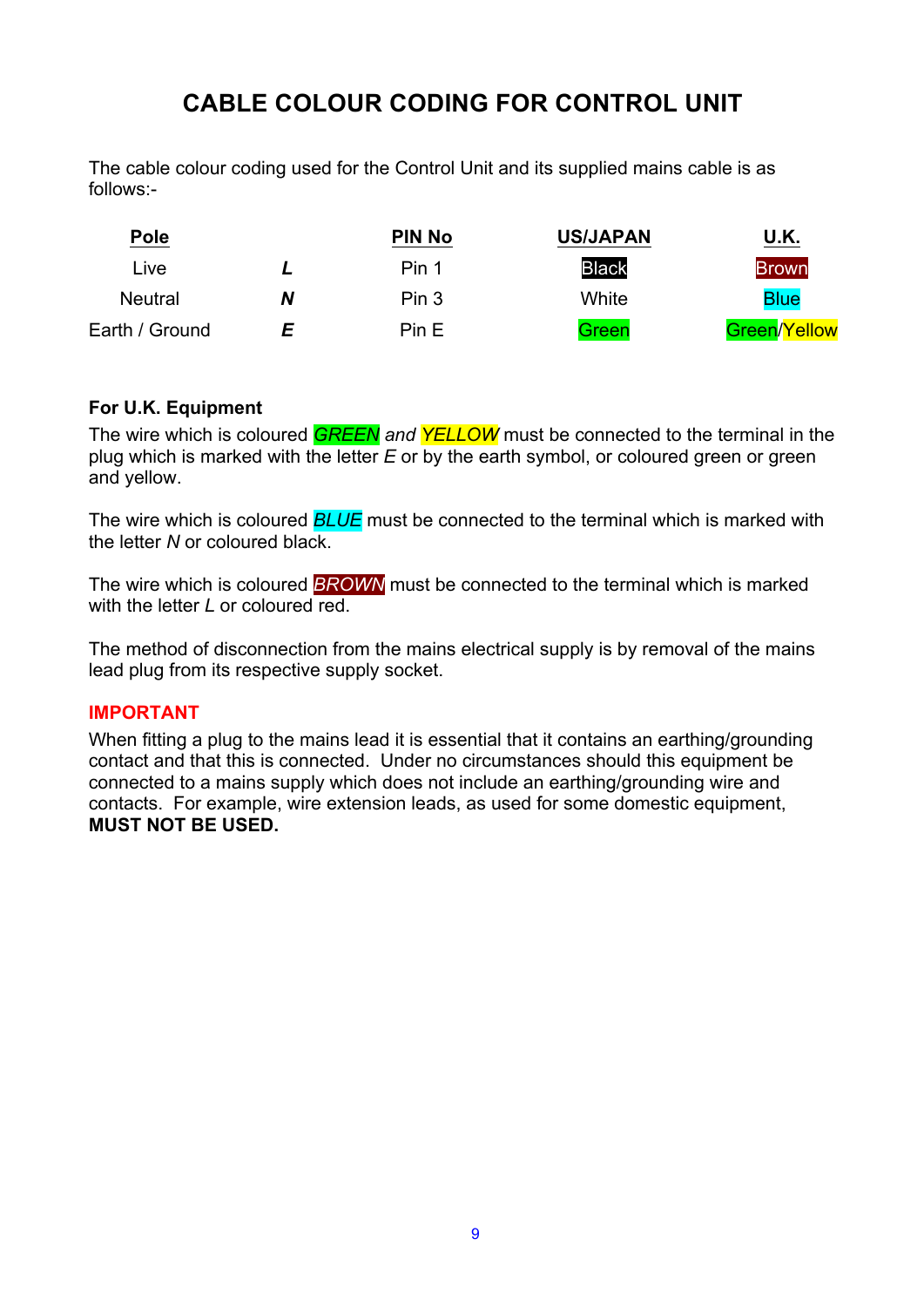### **CONTROL UNIT FITTINGS**



- CU1001: Remote trigger cabinet plug 6 pin Female (IP65)
- CU1002: Electrostatic generating head cabinet plug 4 pin Female (IP65)
- CU1003: Circuit Breaker (IP65)
- CU1004: Mains electric input cabinet plug 4 pin Male (IP65)
- CU1005: Pneumatic Air output quick release 8mm (IP65)
- CU1006: Terminal, Earth Post (IP65)<br>CU1007: Mains electric master on/off
- Mains electric master on/off switch (IP65)
- CU1008: Pneumatic Air input quick release 10mm (IP65)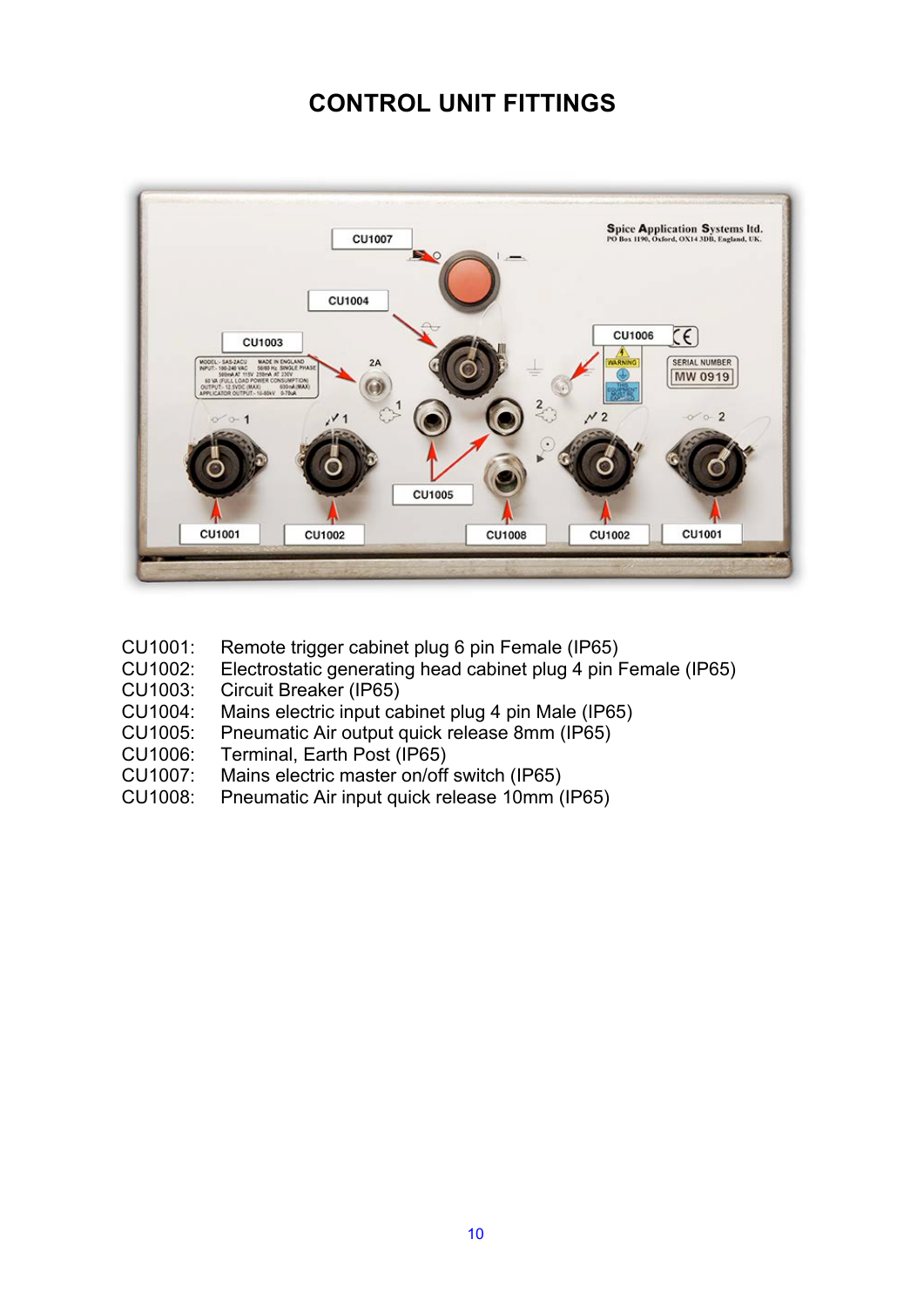### **CONTROL UNIT PLUG IN FITTINGS**



- CUP1001 Remote Trigger plug 6 pin Male (IP65)
- CUP1002 Electrostatic generating head plug 4 pin Male (IP65)
- CUP1004 Mains electric input plug 4 pin Female (IP65)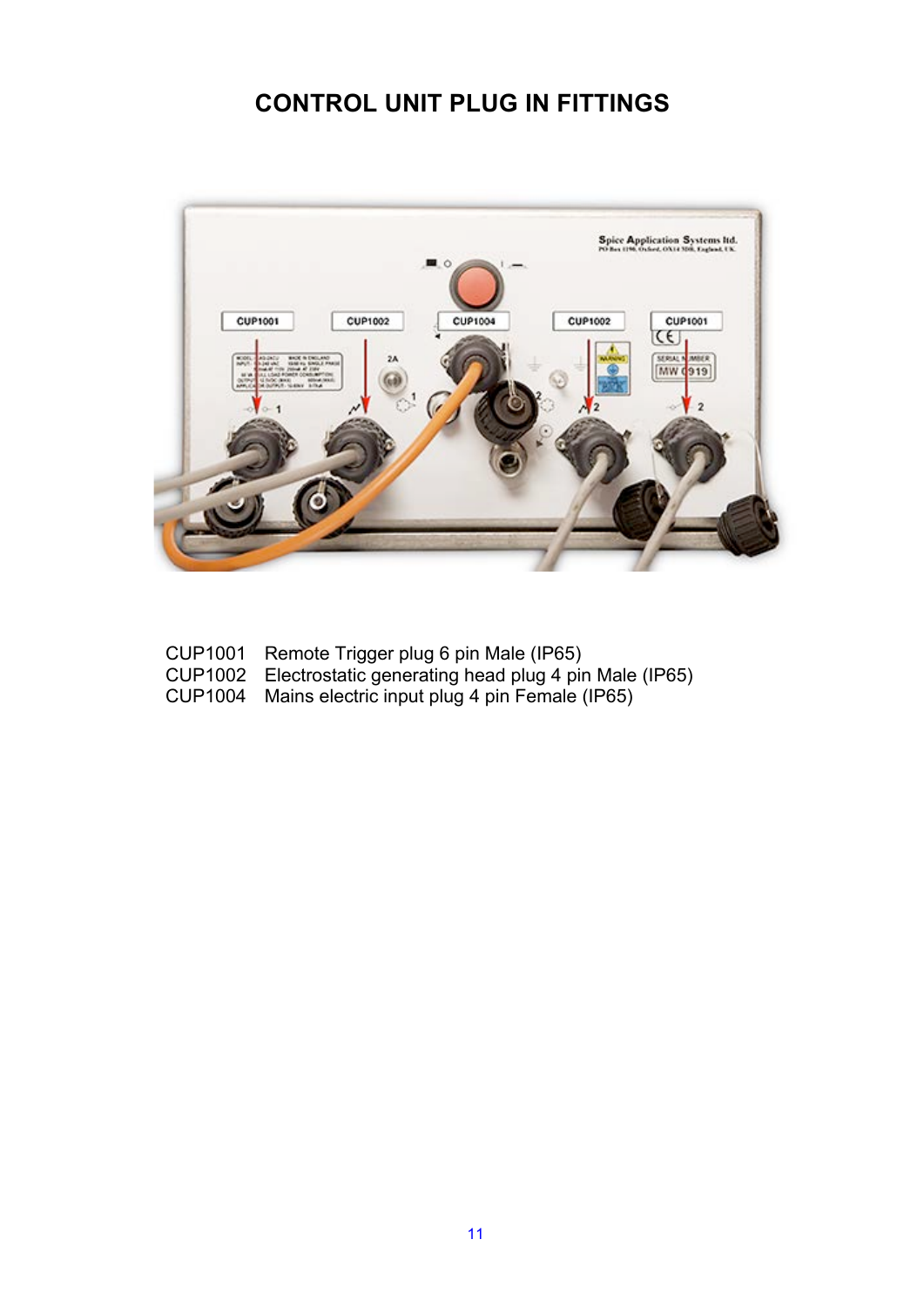### **CONTROL UNIT FRONT PANEL**



- 1 0-2bar Pressure gauge<br>2 Pressure regulator adiu
- 2 Pressure regulator adjustment + (rise in air pressure)<br>3 Pressure regulator adjustment (fall in air pressure)
- 3 Pressure regulator adjustment (fall in air pressure)
- 4 Pre Selection program numbers up +
- S Lock selection button<br>5 Pre Selection program
- 5 Pre Selection program numbers -<br>6 Local on/off switch
- 6 Local on/off switch<br>7 Remote trigger on/
- Remote trigger on/off switch
- 8 Program information numbers<br>9 Ampage dial (orange)
- 9 Ampage dial (orange)<br>10 Voltage dial (green)
- Voltage dial (green)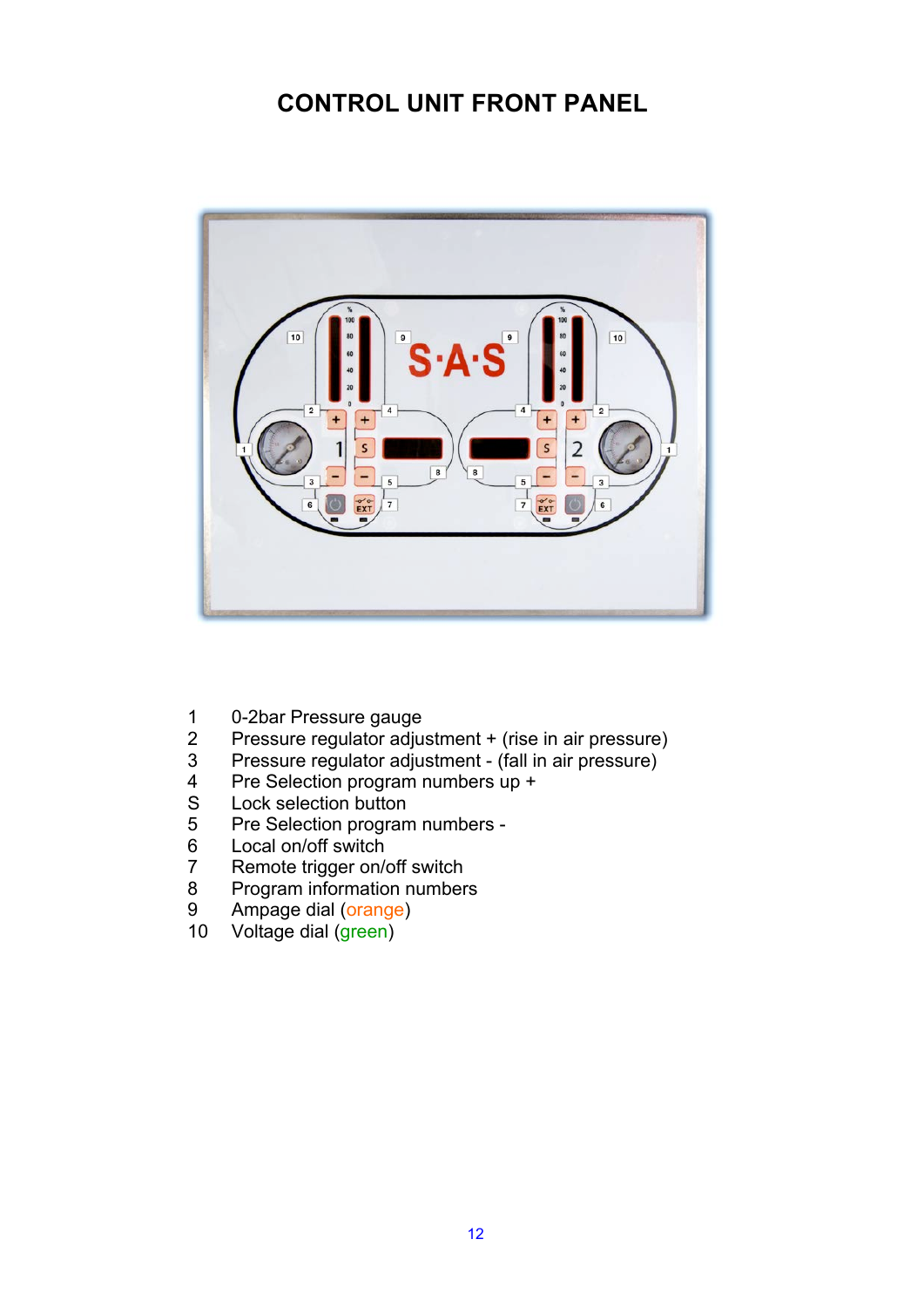## **CABINET FIXING SIZES**

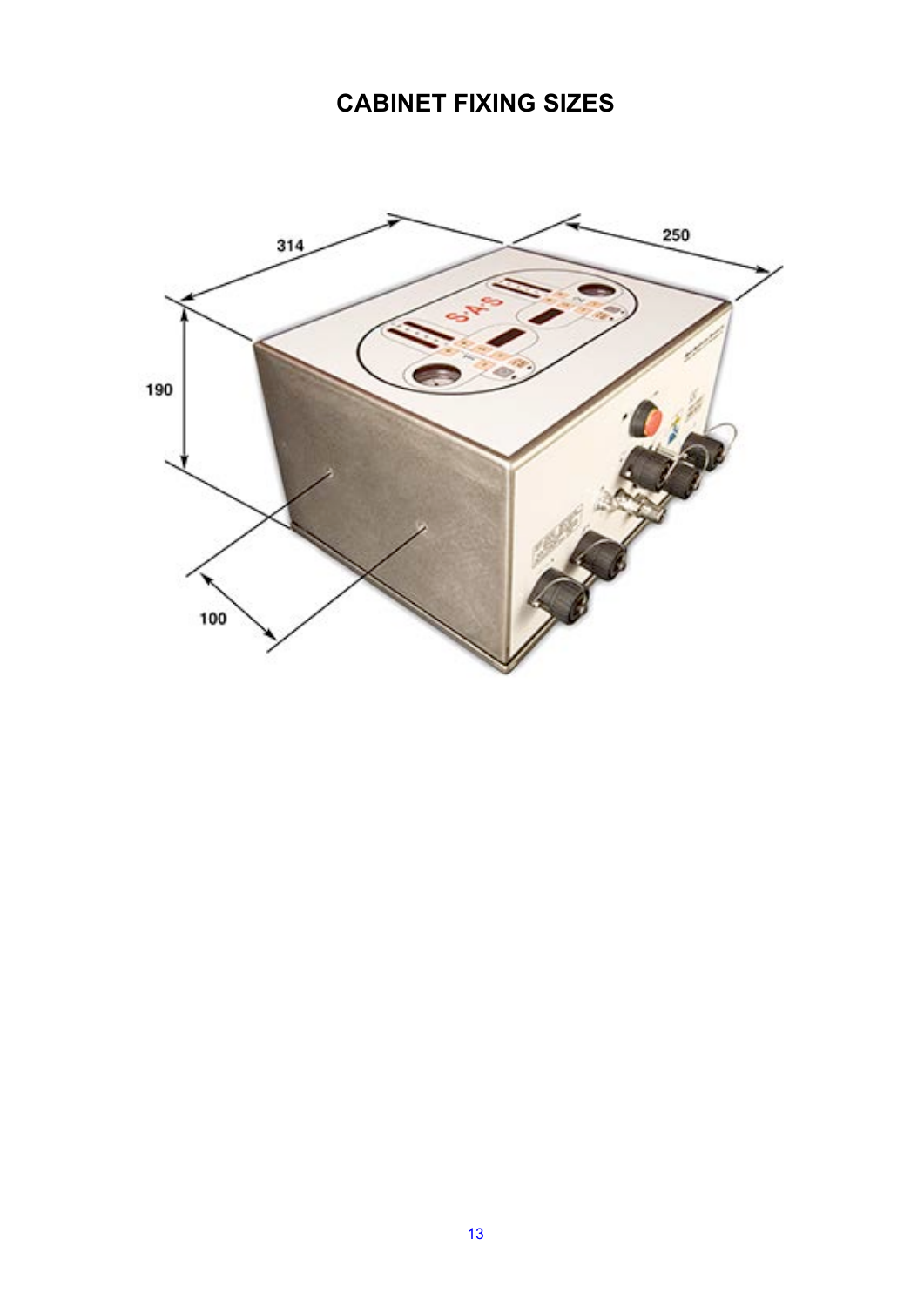### **ELECTROSTATIC GENERATING HEAD**



- 1. GH3001 Generating head MK3 complete<br>2. GH3002 Cascade MK3
- 2. GH3002 Cascade MK3<br>3. GH3003 Oscillator board
- GH3003 Oscillator board MK3<br>GH3004 Cable MK3
- 4. GH3004 Cable MK3<br>5. CUP1002 Electrostation
- 5. CUP1002 Electrostatic generating head plug 4 pin Male (IP65)
- 6. GH3006 Cable Gland<br>7. GH3007 Electrode
- Electrode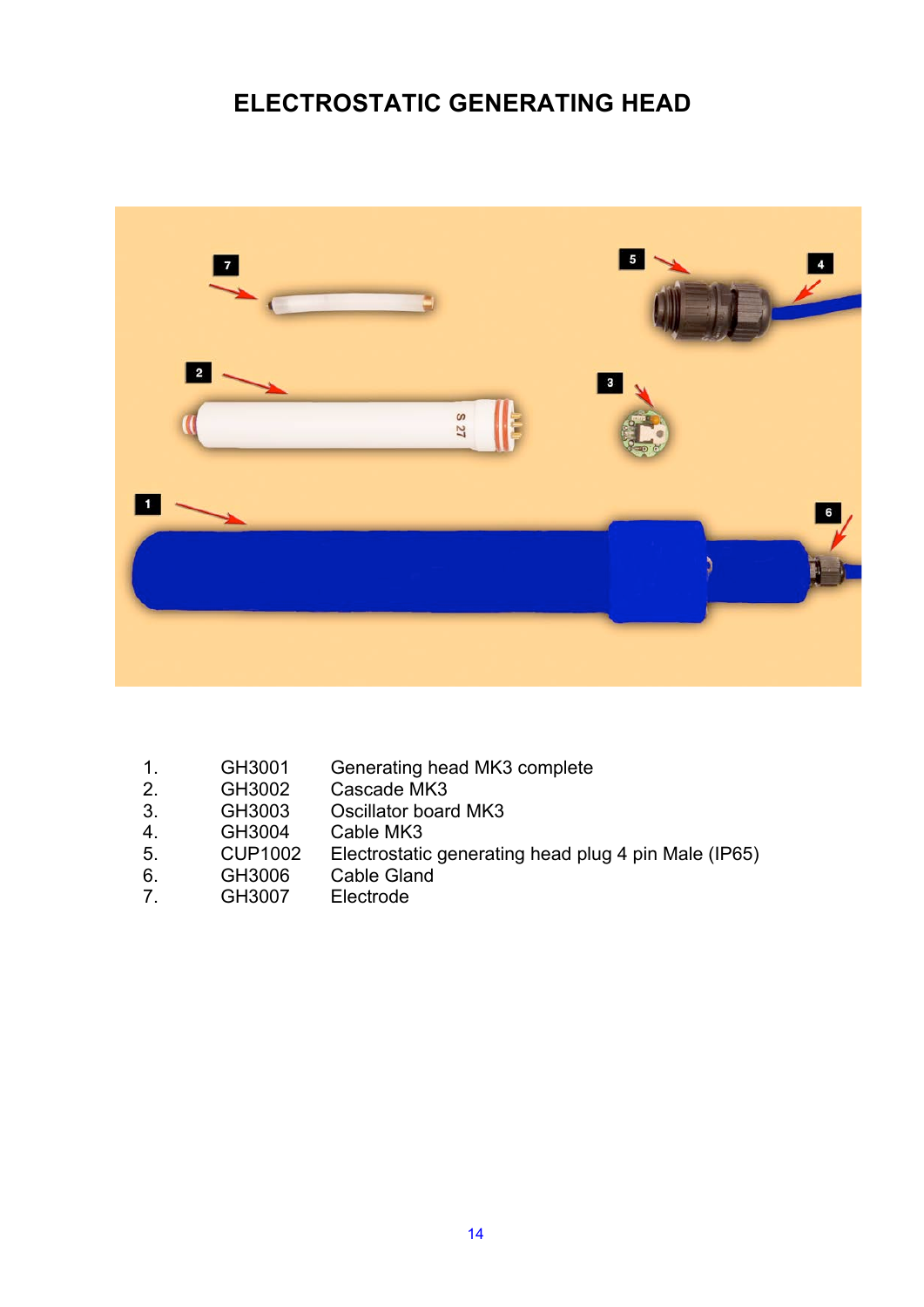### **OPERATING PRINCIPLE**

The SAS control power supply transforms the 110/220 Vac into an adjustable voltage which can be set from 3.5 to 13 Vdc.

The generator at the spray head converts the 3.5 to 13 Vdc into 85 kV negative charge, the material being applied is drawn to the positively grounded product.

### **INSTALLATION**

- 1. The electrostatic generating head is delivered with the support bars within the drum
- 2. The product to be coated must be able to fully tumble and roll in front of the spray pattern. If it does not do so the electrostatic effect will not activate properly and will give a poor quality finish to the product.
- 3. The appropriate distance between the spray head air knife and the product to be coated is to be of about 20 - 45 cm / 8" - 18" (minimum distance is 15 cm / 6").
- 4. The control unit must be located outside the flavouring drum.
- **5. All metal parts, pumps, containers, conveyors (feeding in and out of the drum) and any other conductive article within 2mtrs/ 6ft - must be grounded.**
- 6. Keep the spraying area clean. Remove all unnecessary metal components.
- 7. After fixing the electrostatic generating head place inside the drum. Fix the cable (CUP1002) with plug attached to the back of the control attachment, to electrical plug marked "1" and lock into place. (Locking mechanism already attached to control). If using a twin head system attach both cables, first to "1" and the second to "2". (see page 10)
- 8. Plug mains electric supply into back of control (CU1004) and lock into position. **When wiring up the mains supply the earth must be wired to the factory mains earthing system.**
- 9. Item CU1001 is for a remote trigger to facilitate the unit to switch on and off with an existing production line. If not using, make sure the dust cap is fitted and locked into place.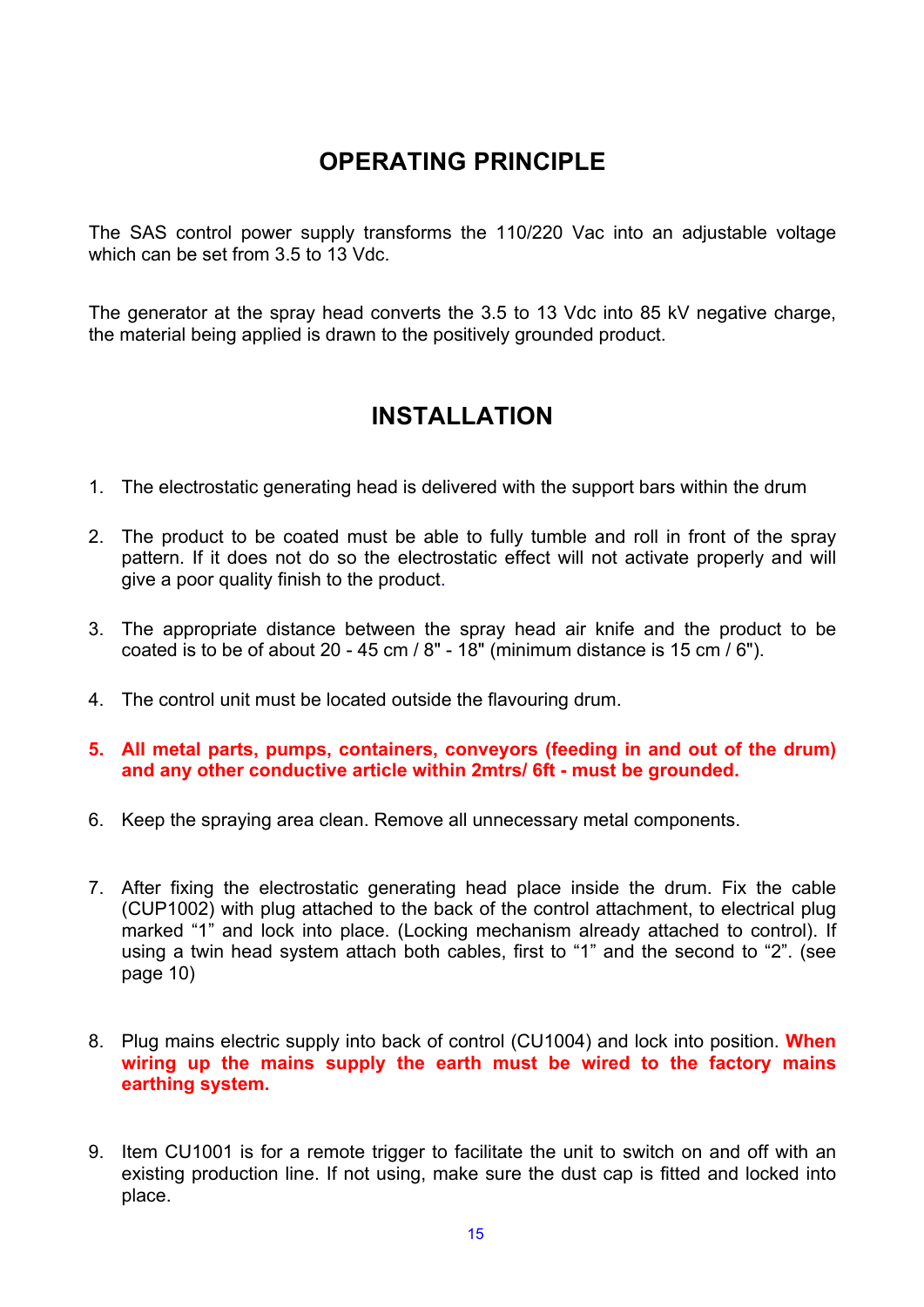- 10. Wire the earthing cables from the drum to the earthing point at the rear of the control. (CU1006).
- **11. The drum must be earthed in 2 places with the earthing contacts rubbing against the wall of the drum. The outgoing and incoming vibratory conveyors to and from the drum must always be earthed and all metal within 2mtrs of the drum.**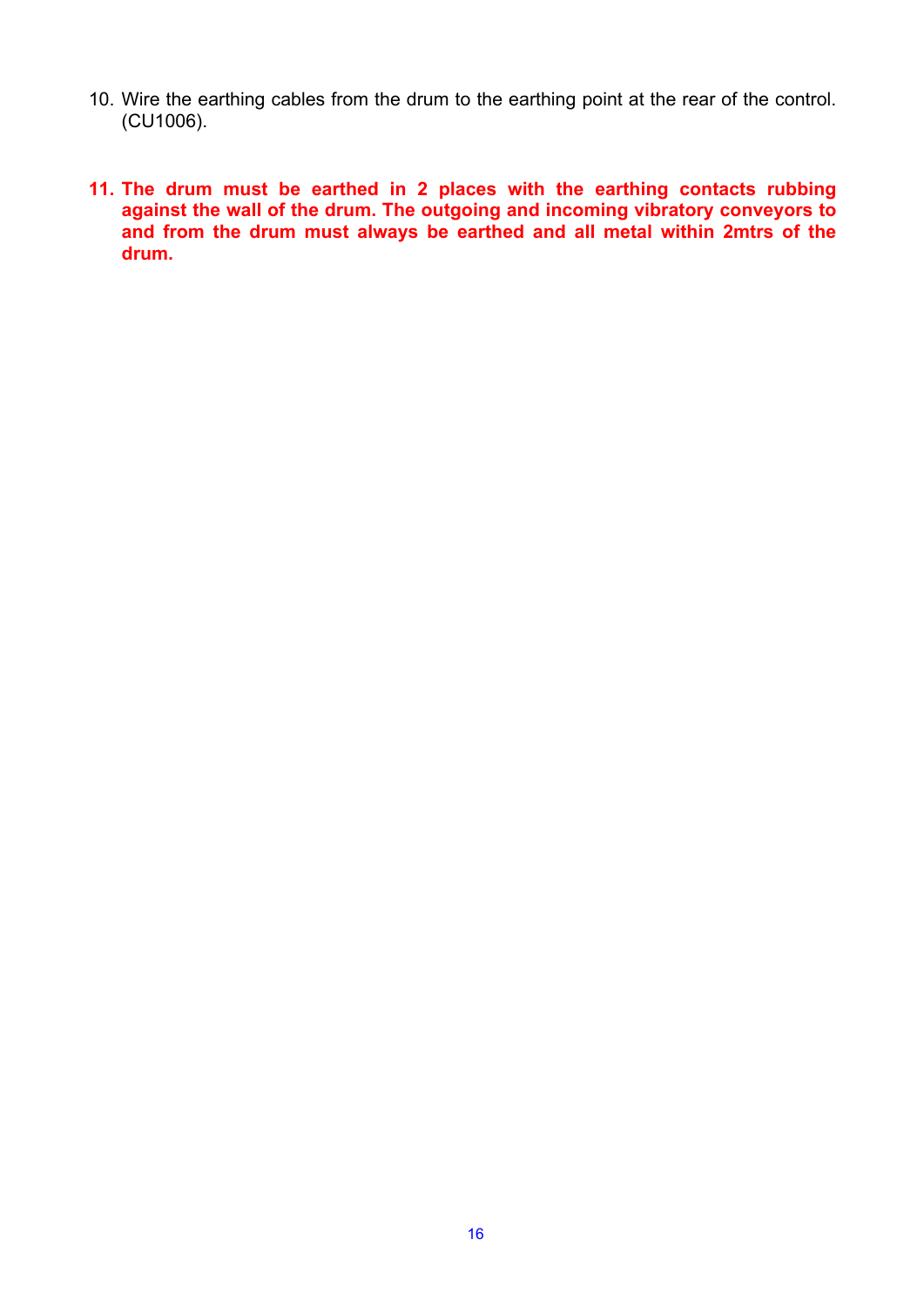### **START UP**

#### **ELECTROSTATIC CIRCUIT**

- 1. Connect the SAS control to its power source.
- 2. Turn the power-supply ON/OFF switch to the ON position (CU1007).
- 3. The power supply emits a constant voltage at any given setting from 3.5 to 13 Vdc. This regulated voltage is transformed into high voltage within the generator barrel before being delivered to the spray head.

### **CLEANING METHOD**

- $\bullet$  The ON/OFF switches on the power supply and to the spray head must be OFF before starting cleaning operation.
- $\bullet$  Wait for 10 seconds before entering the spray area.
- $\Box$  All metallic parts located within and around the spray head must be correctly connected to the ground. The floor must be electrically conductive and grounded.
- $\bullet$  Only apply a moderate amount of cleaning solution onto a clean soft cloth, or bristle brush, to clean the spray head and hoses.
- $\bullet$  Synesthetic resins used in the fabrication of the electrostatic spray head can react with certain cleaning agents. Check with Spice Application Systems.
- **CAUTION:** avoid using the most toxic cleaning agents. Do not use chlorinates.
- $\bullet$  Dry the spray head carefully and thoroughly with air.

### **CLEANING PROCEDURE**

- 1. Turn the power supply ON/OFF switch to OFF position.
- 2. Hose down the complete vibratory system in place (CIP). There is no need to remove the system for cleaning
- 3. Wash thoroughly and dry completely with compressed air before commencing production.

#### **WARNING**

Never switch ON the electric power supply unit during the washing and cleaning operation.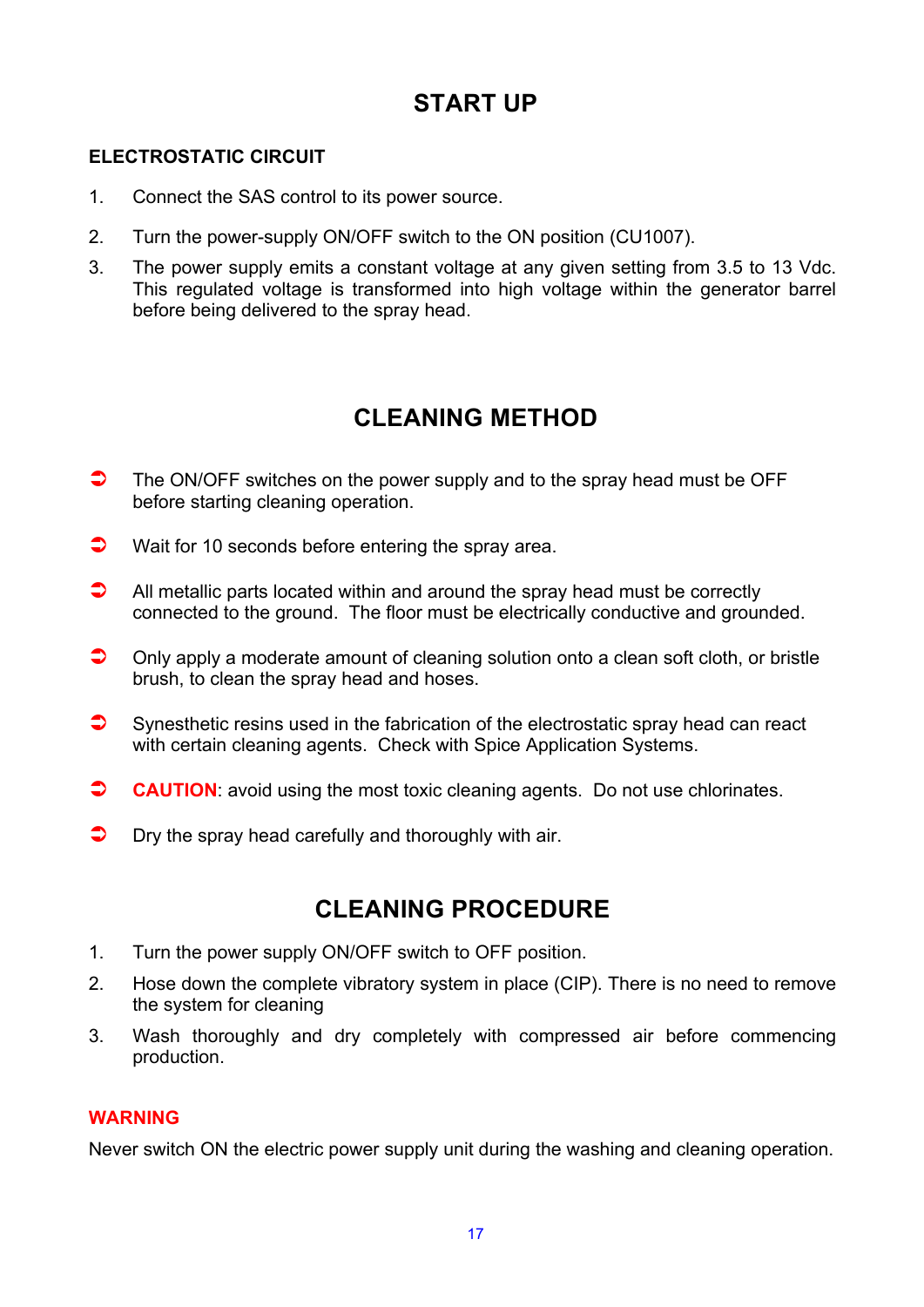### **SERVICING**

- 1. The electric power supply must be interrupted before any cleaning operation **(power supply unit switched off).**
- 2. When shutting off the voltage, **wait for some 10 seconds** so that the electric charge has time to reach the ground.
- 3. Do not soak or immerse the spray unit or any plastic parts in a solvent. This could result in damage and impair the safety circuits. If necessary, clean the plastic parts with a soft brush soaked in a soapy water solution after hosing down and then dry immediately.
- 4. **Before disconnecting hoses, ensure that the circuit is no longer pressurized, the air is turned off and that the electric current is also switched off.**
- 5. After any repair, prior to turning on the power supply:
	- a. Reconnect the three-pin plug and cable assembly to the power source.
	- b. Reconnect the ground wire to an earth connection.
	- c. Reconnect low voltage cable between SAS control and electrostatic generator head.

#### **EXTENDED SHUT DOWN PERIOD**

- 1. Turn the on/off switch on the power supply to the OFF position
- 2. Dry the clean parts with compressed air.

#### **WARNING**

- $\bullet$  Never leave assemble and electrode immersed in cleaning solution.
- $\bullet$  Always store in a dry place.
- $\bullet$  Never use metal tools to clean the electrostatic head.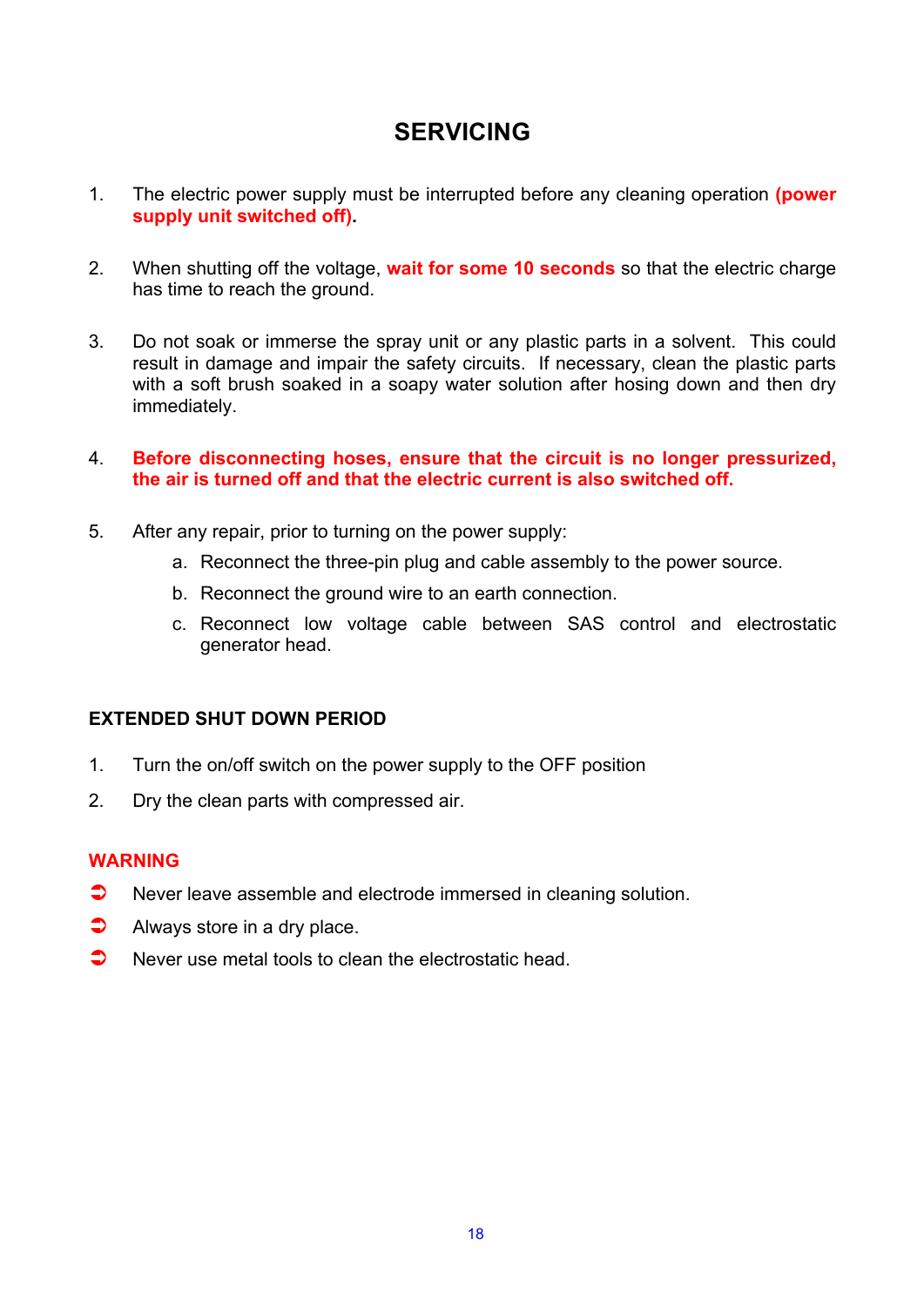#### **DAILY CARE EXTENDED SHUT-DOWN PERIOD**

- 1. All electrical cables are not broken, twisted or knotted.
- 2. All earthing wires on the in/out vibratory trays and the drum are connected correctly.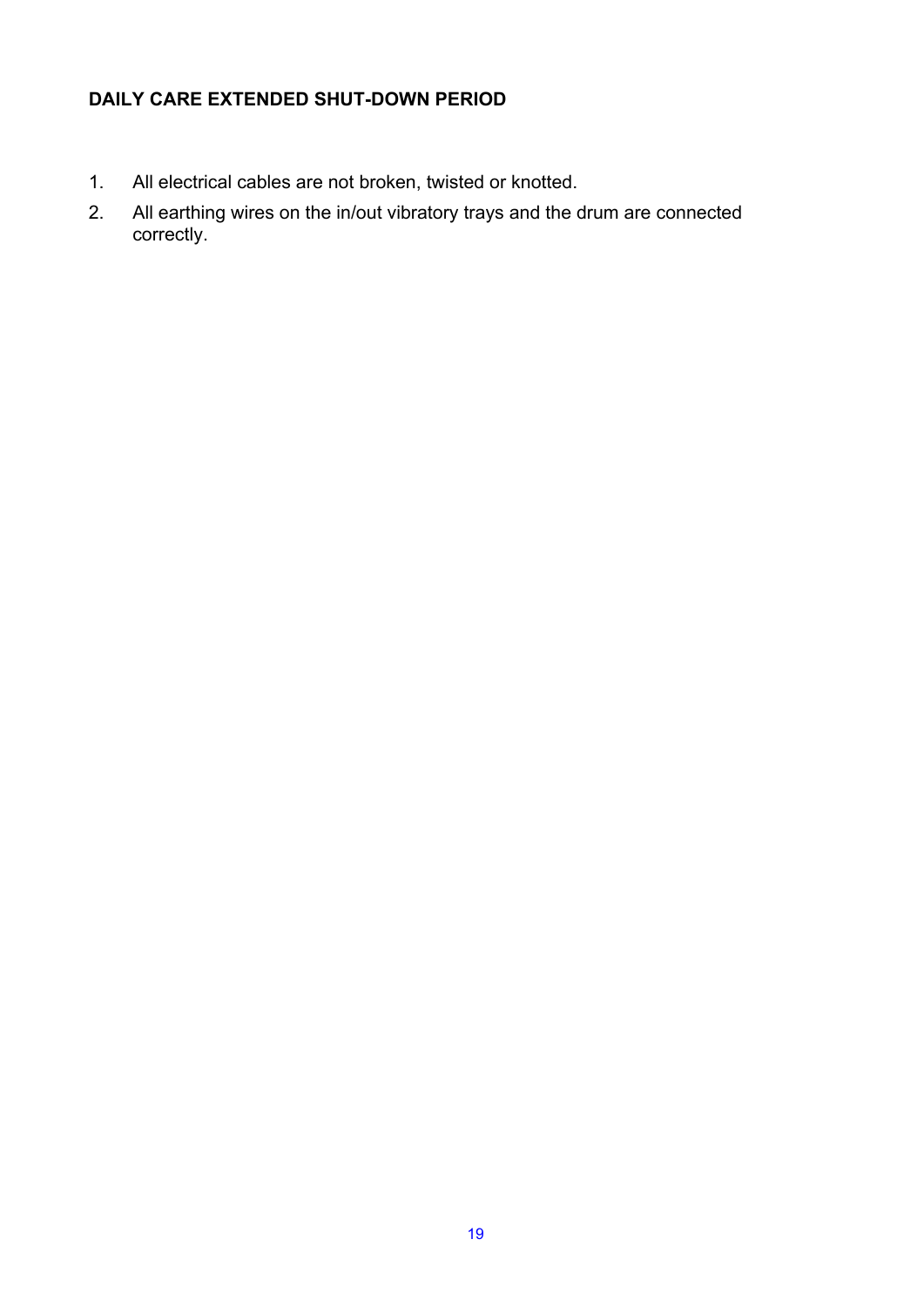## **TROUBLESHOOTING**

#### **Unit will not operate**

- 1. Mains connector not fitted to control panel: Connect to rear of control panel (page 7, item 15)
- 2. Not connected to a suitable mains electrical supply: Engineer to check supply.
- 3. Not switched on:
	- Turn the switch on at the front of the control panel (page 5, items 3 & 5)
- 4. Circuit breakers tripped at the rear of the control panel: Press circuit breakers inwards. If they trip out again after turning on the unit call for an engineer

#### **No power delivery**

- 1. Screw feeder blocked: Empty screw feeder, remove screws and clean thoroughly. Reassemble and refill hopper.
- 2. No powder in the screw feeder: Fill the screw feeder

#### **Powder spraying, poor adhesion to product:**

- 1. Voltage output too low: Adjust the vibratory tray further away from the product. 2. Earthing not correct:
- Reset the earth wiring and contacts
- 3. Spice not suitable for electrostatic application: Contact spice supplier.
- 4. Spice particles too large: Contact spice supplier.

#### **Partial or missed coating of product:**

- 1. Insufficient powder output: Increase screw feeder output. Refill powder hopper.
- 2. Flavouring drum speed/angle: Increase or decrease drum speed. Raise or lower drum angle.

#### **Dust in the air (dusting):**

- 1. Electrostatics are not turned on: Turn on at the control.
- 2. The low voltage cable not connected or is damaged: Replace cable if needed. (This cable must be supplied by SAS).
- 3. Earthing not correct: Reset the earth wiring and contacts.
- 4. Powder very fine (under 15 microns) Powder supplier to reformulate the powder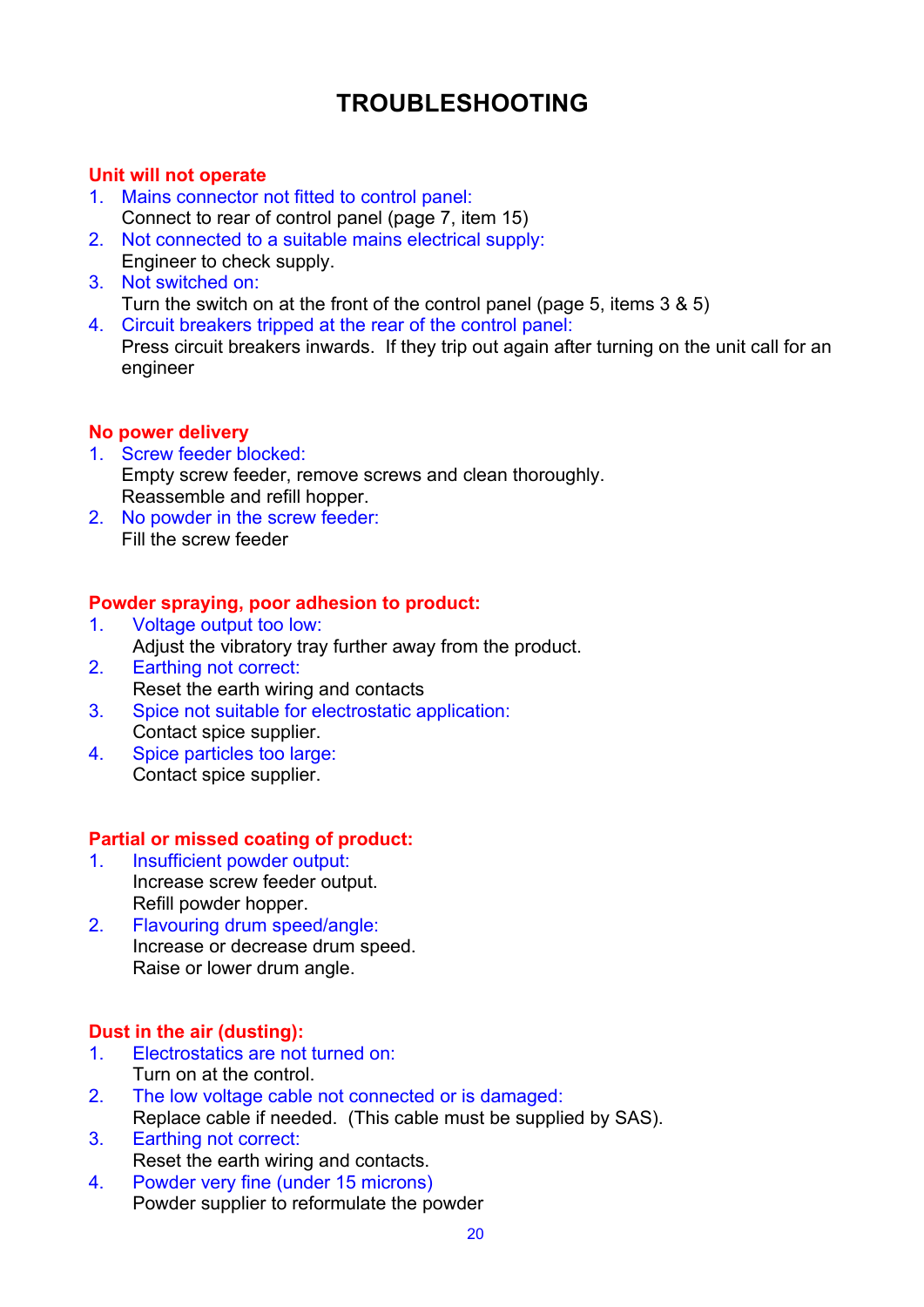#### **Operators are getting electric shocks:**

- 1. Earthing not connected:
- Reset the earth wiring and contacts.
- 2. Operator not wearing conductive clothing: Purchase conductive foot gear, or conductive operator earthing straps.

#### **Electric shocks from the intake and exit vibratory conveyors:**

1. No earthing on the vibratory trays: Fit earthing straps to both conveyors.

### **STATIC ELECTRICITY TESTER. (S.E.T.)**



#### **INSTRUCTIONS**

Always "self-test" the tester (S.E.T) before you start. Do this by touching both ends simultaneously. The red light should illuminate indicating that the S.E.T. is functioning correctly.

#### **ELECTROSTATIC TEST**

- 1. Turn on the electrostatic generating head.
- 2. Hold the S.E.T. with the screwdriver tip between the fingers. With the handle end pointing towards the generating head, about 1m away, move towards the electrode at the end of the electrostatic generator and you should see a strong red light illuminate, being at it strongest when you are within 400-500mm from the electrode.
- **3. Always make sure you are holding onto an earthing point when doing this test, or you are wearing conductive shoes.**
- 4. If no red light appears refer to the main manual under Fault Finding.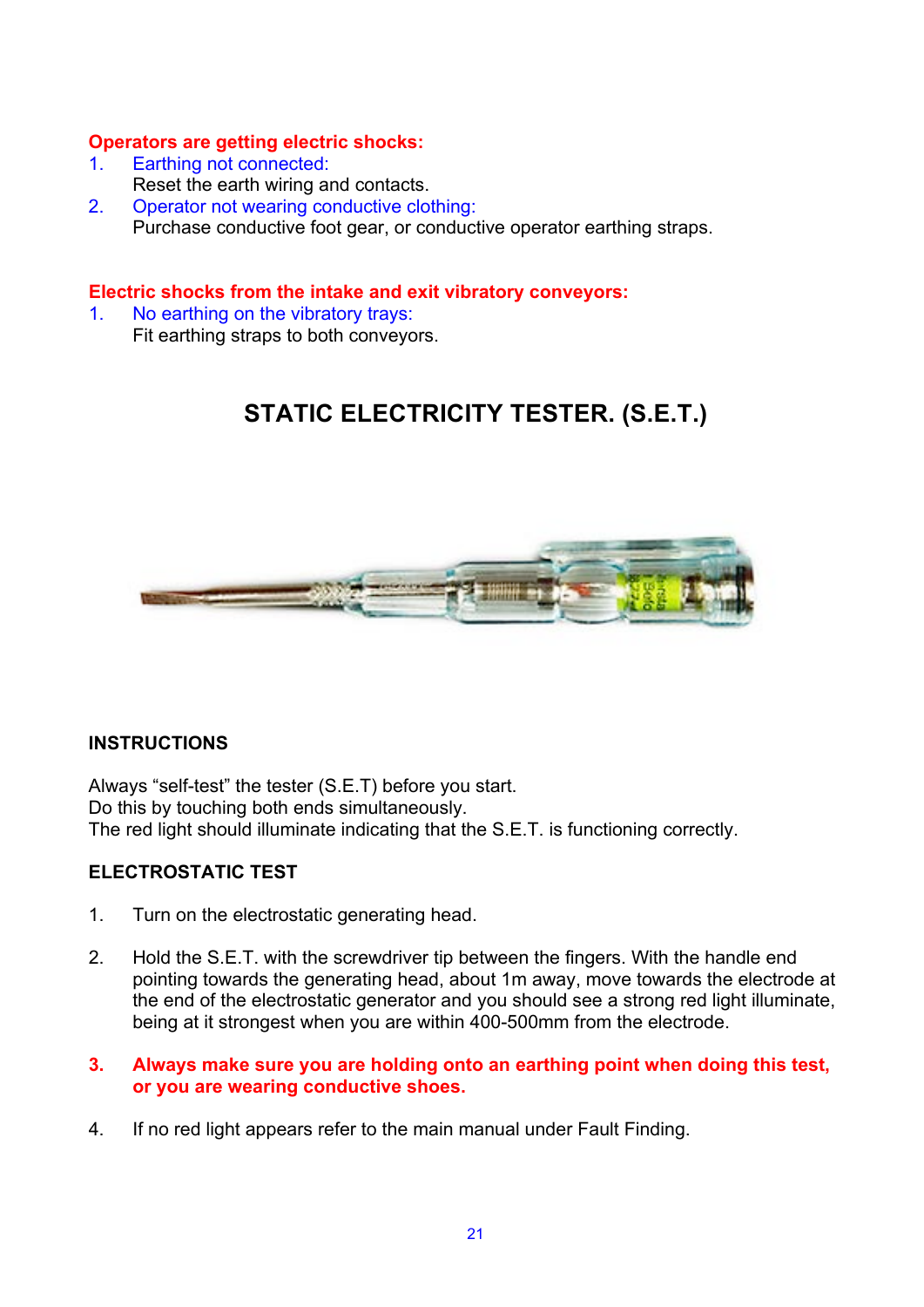# **REMOTE OPERATION WIRING**